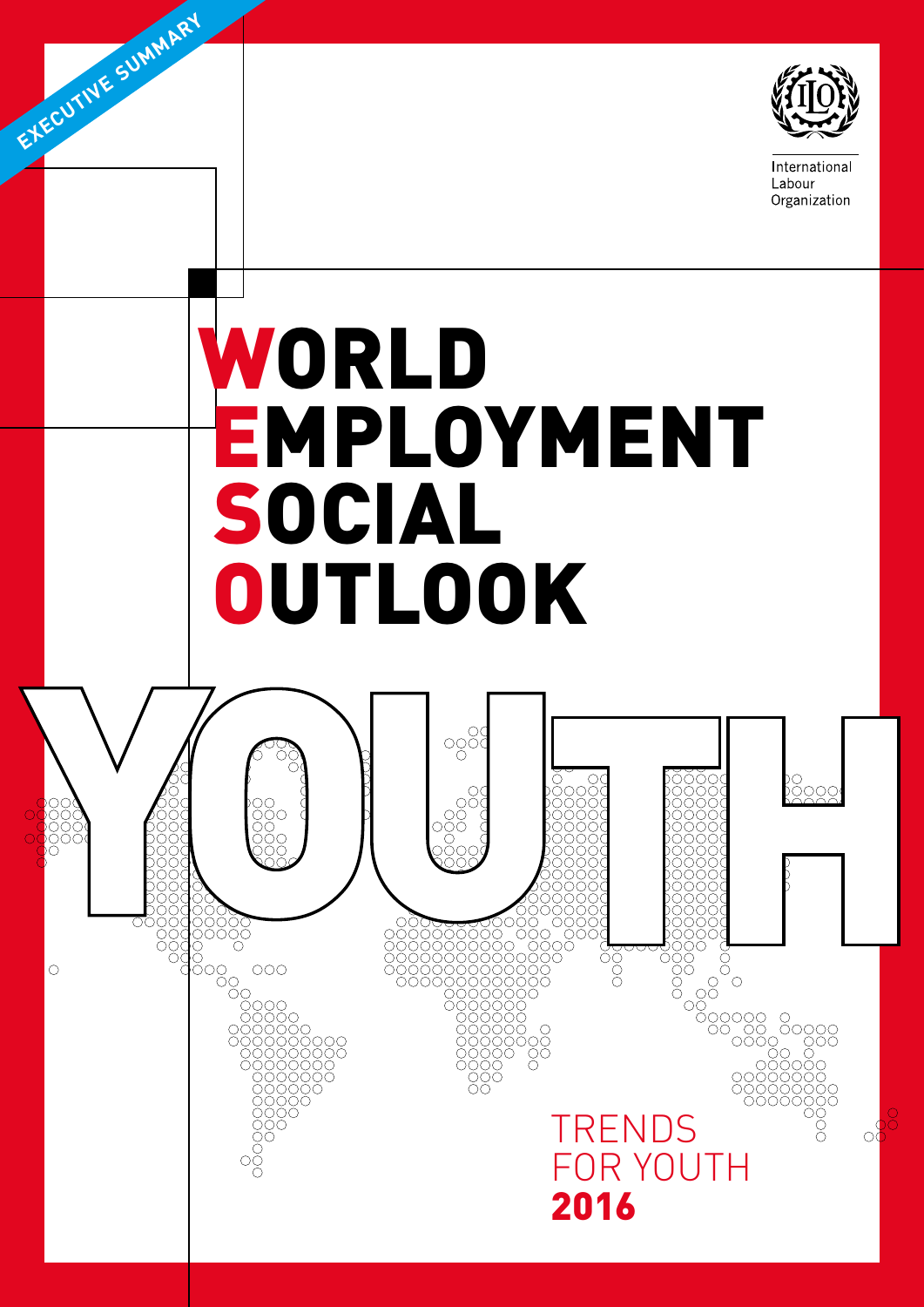## **In a climate of renewed concerns about global economic growth, youth unemployment is on the rise after several years of improvement…**

Global economic growth in 2016 is estimated to stand at 3.2 per cent, 0.4 percentage points lower than the figure predicted in late 2015. The downward revision is a result of recessions that were deeper than expected in some key emerging commodity-exporting countries, including Argentina, Brazil and the Russian Federation. In addition, growth in developing countries, at only 4.2 per cent in 2016, is at its lowest level since 2003. Despite anticipation of a slight improvement in global growth for 2017, global investment and hiring decisions remain subdued in the face of the uncertainty generated by a rapidly changing environment.

Consequently, the global youth unemployment rate is on the rise after a number of years of improvement, and is expected to reach 13.1 per cent in 2016 (from 12.9 in 2015). This is very close to its historic peak in 2013 (at 13.2 per cent) and where it is expected to remain in 2017. As a result, after falling by some 3 million between 2012 and 2015, the number of unemployed youth globally will rise by half a million in 2016 to reach 71 million and will remain at this level in 2017.

The deterioration is particularly marked in emerging countries where the unemployment rate is predicted to rise from 13.3 per cent in 2015 to 13.7 per cent in 2017 (a figure which corresponds to 53.5 million unemployed in 2017, compared to 52.9 million in 2015). The youth unemployment rate in developing countries is expected to remain relatively stable, at around 9.5 per cent in 2016, but in terms of absolute numbers it should increase by around 0.2 million in 2016 to reach 7.9 million unemployed youth in 2017, largely due to an expanding labour force. Finally, in developed countries, the unemployment rate among youth is anticipated to be the highest globally in 2016 (14.5 per cent or 9.8 million) and although the rate is expected to decline in 2017, the pace of improvement will slow (falling only to 14.3 per cent in 2017).

# **…and job quality, especially in emerging and developing countries, remains a major concern for youth…**

Unemployment figures understate the true extent of youth labour market challenges since large numbers of young people are working, but do not earn enough to lift themselves out of poverty. In fact, roughly 156 million youth in emerging and developing countries live in extreme poverty (i.e. on less than US\$1.90 per capita per day) or in moderate poverty (i.e. on between US\$1.90 and US\$3.10) despite being in employment. Moreover, youth exhibit a higher incidence of working poverty than adults: 37.7 per cent of working youth are living in extreme or moderate poverty in 2016, compared to 26 per cent of working adults.

Meanwhile, in developed countries with available information, youth are more at risk of relative poverty (defined here as living on less than 60 per cent of median income) despite having a job. For example, the share of employed youth categorized as being at risk of poverty was 12.9 per cent in the EU-28 in 2014, compared to 9.6 per cent of working adults, i.e. aged 25–54. In addition to low pay, young people frequently work involuntarily in informal, part-time or temporary jobs. For example, in the EU-28, among youth employed in part-time or temporary positions in 2014, approximately 29 per cent and 37 per cent, respectively, are doing so involuntarily.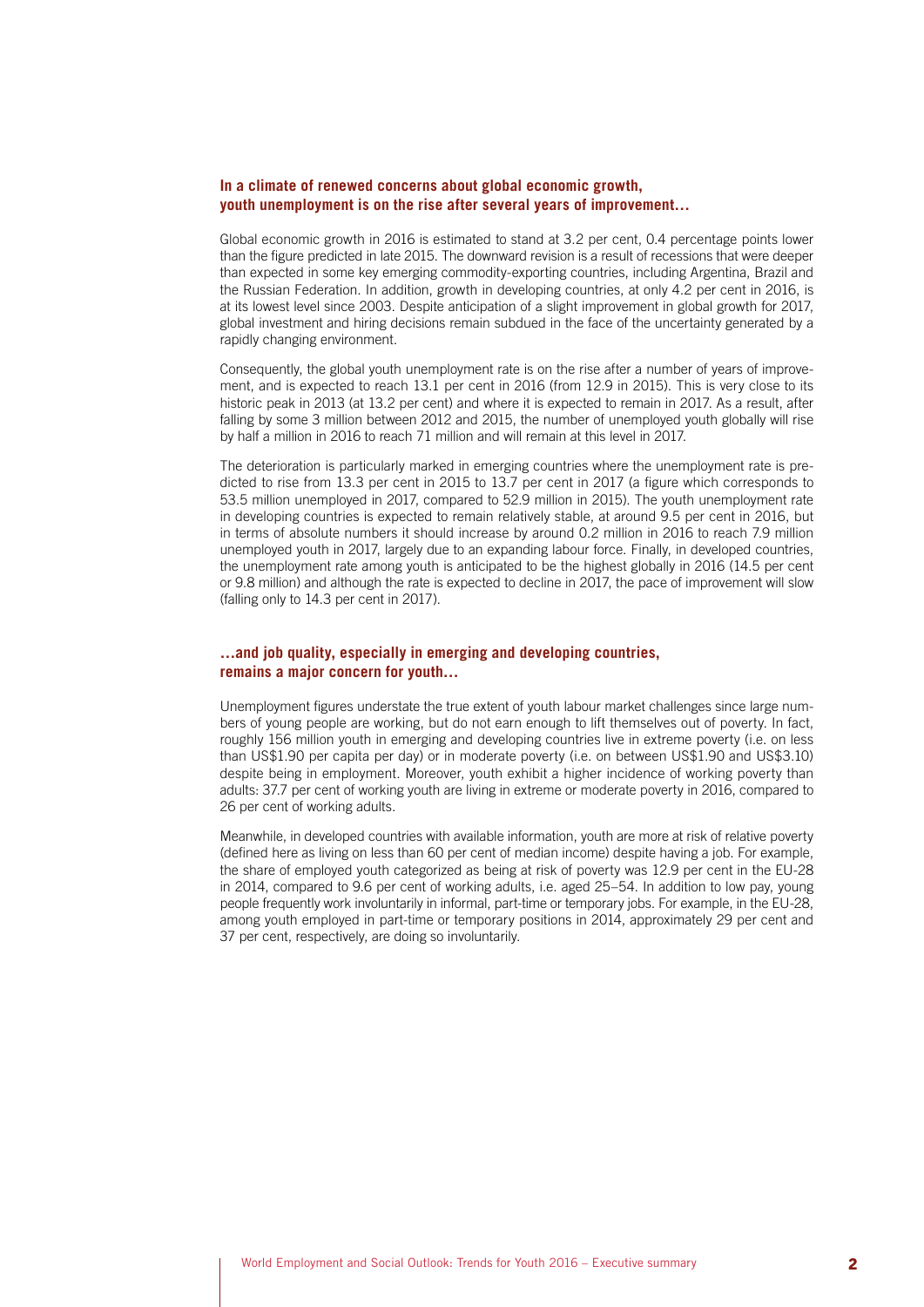#### **…leading to an increased willingness to migrate.**

Facing the prospect of unemployment, working poverty and/or vulnerable forms of employment, young people tend to look abroad for better education and employment opportunities. In 2015, almost 51 million international migrants were aged between of 15 and 29, more than half of whom resided in developed economies. Additionally, in 2015, 20 per cent of the global youth population in this age range were willing to move permanently to another country. At the regional level, the willingness to migrate among youth is highest in sub-Saharan Africa and Latin America and the Caribbean, at 38 per cent in 2015, followed closely by Eastern Europe at 37 per cent. The percentage of young people willing to move remains high, at 35 per cent, in Northern Africa, as well as in the Arab States where this rate grew from 21 per cent in 2009 to 28 per cent in 2015. The lowest average inclinations to move are instead found in Southern Asia and Northern America where only 17 per cent and 15 per cent of youth respectively are willing to leave their country (data for Northern America refer to 2014). Within each region, and especially in sub-Saharan Africa and Northern, Southern and Western Europe, cross-country differences remain sizable, with youth in poorer countries typically showing the highest propensity to migrate.

## **Progress has been made in terms of educational attainment, but too many young people are neither employed, nor in education or training…**

Global labour force participation rates of youth are following a long-term downward trend, from 53.6 per cent in 2000 to 45.8 per cent in 2016. The increasing opportunity to pursue upper secondary education, with a global gross enrolment rate of close to 75 per cent, is the main driver for falling participation rates among 15–19-year-olds and should hence be seen as a positive development that allows them to expand their skill sets and knowledge in anticipation of better jobs in the future. Nevertheless, a significant proportion of youth, especially in developing countries, is unable to enrol in education (e.g. due to the economic necessity to work and to supplement their household incomes), thereby running the risk of remaining trapped in poverty through lack of access to better jobs.

For young people between 20 and 29 years of age, the lack of viable employment opportunities is often the primary factor discouraging their participation in the labour market. As youth unemployment rates remain persistently high and transitions from education into work become increasingly difficult, a growing share of youth are neither employed, nor in education or training (NEET), a status which carries risks of skills deterioration, underemployment and discouragement. Survey evidence for some 28 countries around the globe shows that roughly 25 per cent of the youth population aged between 15 and 29 years old are categorized as NEET. Results also show how dramatically the NEET rate increases as a young person ages. This issue is particularly severe in developed countries, where, despite widespread access to tertiary education opportunities, NEET rates for youth above the age of 20 years old are consistently higher, and by a wide margin, than those for youth aged 15–19.

### **…while persistent gender gaps undermine social progress.**

Across most labour market indicators, wide disparities exist between young males and females, underpinning and giving rise to wider disparities during the transition to adulthood. Such disparities can represent inequalities of opportunity and reflect deep-rooted socio-economic and cultural challenges that tend to disproportionately disadvantage women.

While some modest improvements have been made in a number of areas and regions, progress is slow. In 2016, for instance, the labour force participation rate for young men stands at 53.9 per cent, compared to 37.3 per cent for young women – representing a gap of 16.6 percentage points. This compares to a gap of around 17.8 percentage points in 2000 (62 per cent for young men versus 44.2 per cent for young women). The challenge is particularly acute in Southern Asia, the Arab States and Northern Africa, where female youth participation rates are, respectively, 32.9, 32.3 and 30.2 percentage points lower than those of male youth in 2016.